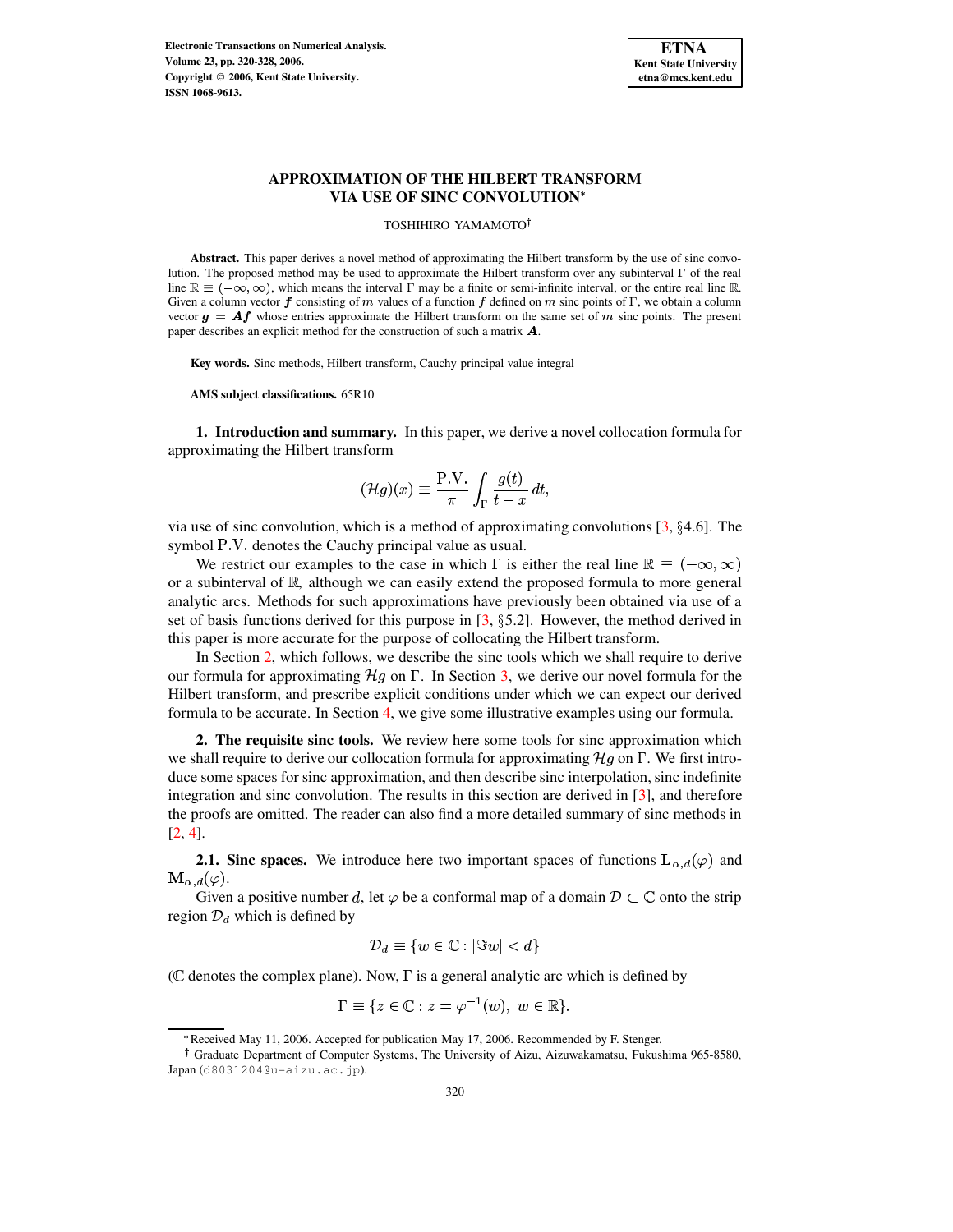| <b>ETNA</b>                  |
|------------------------------|
| <b>Kent State University</b> |
| etna@mcs.kent.edu            |

#### APPROXIMATION OF THE HILBERT TRANSFORM 321

Let  $\Gamma$  have end points  $a \equiv \varphi^{-1}(-\infty)$  and  $b \equiv \varphi^{-1}(\infty)$ , and define  $\rho$  by  $\rho(z) = e^{\varphi(z)}$ . We then let the class  $\mathbf{L}_{\alpha,d}(\varphi)$  denote the family of all functions f that are analytic and uniformly bounded in  $D$  with

$$
f(z) = \begin{cases} O(\rho(z)^{\alpha}), & z \to a, \\ O(\rho(z)^{-\alpha}), & z \to b. \end{cases}
$$

Instead of using the strip region  $\mathcal{D}_d$ , the parameter  $d$  is also determined by the condition

$$
\tilde{F}(\zeta) = \mathcal{O}(e^{-d|\zeta|}), \quad \zeta \to \pm \infty,
$$

where  $\tilde{F}$  is the Fourier transform of  $f \circ \varphi^{-1}$ , i.e.,

$$
\tilde{F}(\zeta) \equiv \int_\mathbb{R} f\circ \varphi^{-1}(w)\, e^{i\zeta w}\, dw.
$$

The second class  $\mathbf{M}_{\alpha,d}(\varphi)$  will denote the family of all functions g that are analytic and bounded in D, and satisfy  $f \equiv g - \mathcal{L}g \in \mathbf{L}_{\alpha,d}(\varphi)$ , where

$$
(\mathcal{L}g)(z) \equiv \frac{g(a)+\rho(z)\,g(b)}{1+\rho(z)}.
$$

Note that  $(\mathcal{L}g)(a) = g(a)$  and  $(\mathcal{L}g)(b) = g(b)$  because  $\rho(a) = 0$  and  $\rho(b) = \infty$ . Then, it follows that  $f(a) = f(b) = 0$ .

**THEOREM 2.1.** Let  $d' \in (0,d)$ . The spaces  $\mathbf{L}_{\alpha,d}(\varphi)$  and  $\mathbf{M}_{\alpha,d}(\varphi)$  have the following *properties:*

*i.* If  $f \in M_{\alpha,d}(\varphi)$ , then  $f'/\varphi' \in L_{\alpha,d'}(\varphi)$ ; ii. If  $f'/{\varphi'} \in {\bf L}_{\alpha,d}(\varphi)$ , then  $f \in {\bf M}_{\alpha,d}(\varphi)$ ; *iii.* If  $f \in L_{\alpha,d}(\varphi)$ , then  $\int |\varphi'(x) f(x)| dx < \infty$ ; iv. If  $f \in L_{\alpha,d}(\varphi)$ , then  $\mathcal{H} f \in \mathbf{M}_{\alpha,d'}(\varphi)$ .

**2.2.** Sinc interpolation on  $\Gamma$ . The sinc function  $\operatorname{sinc}(x)$  and the sinc function  $S(k, h)(x)$ are defined by

$$
sinc(x) \equiv \frac{\sin(\pi x)}{\pi x},
$$
  

$$
S(k, h)(x) \equiv \operatorname{sinc}\left(\frac{x}{h} - k\right),
$$

where  $h > 0$  and  $k \in \mathbb{Z}$  ( $\mathbb{Z}$  denotes the set of all integers). We then define the sinc basis  $\{\omega_j\}_{j=-N}^N$  including its end bases and an error term  $\varepsilon_N$  as follows:

$$
h \equiv \left(\frac{\pi d}{\alpha N}\right)^{1/2},
$$
  
\n
$$
\gamma_j \equiv S(j, h) \circ \varphi, \qquad (j = -N, -N + 1, ..., N),
$$
  
\n
$$
\omega_j \equiv \gamma_j, \qquad (j = -N + 1, -N + 2, ..., N - 1),
$$
  
\n
$$
\omega_{-N} \equiv \frac{1}{1 + \rho} - \sum_{j = -N + 1}^{N} \frac{1}{1 + e^{jh}} \gamma_j,
$$
  
\n
$$
\omega_N \equiv \frac{\rho}{1 + \rho} - \sum_{j = -N}^{N - 1} \frac{e^{jh}}{1 + e^{jh}} \gamma_j,
$$
  
\n
$$
\varepsilon_N \equiv N^{1/2} e^{-(\pi \alpha d N)^{1/2}},
$$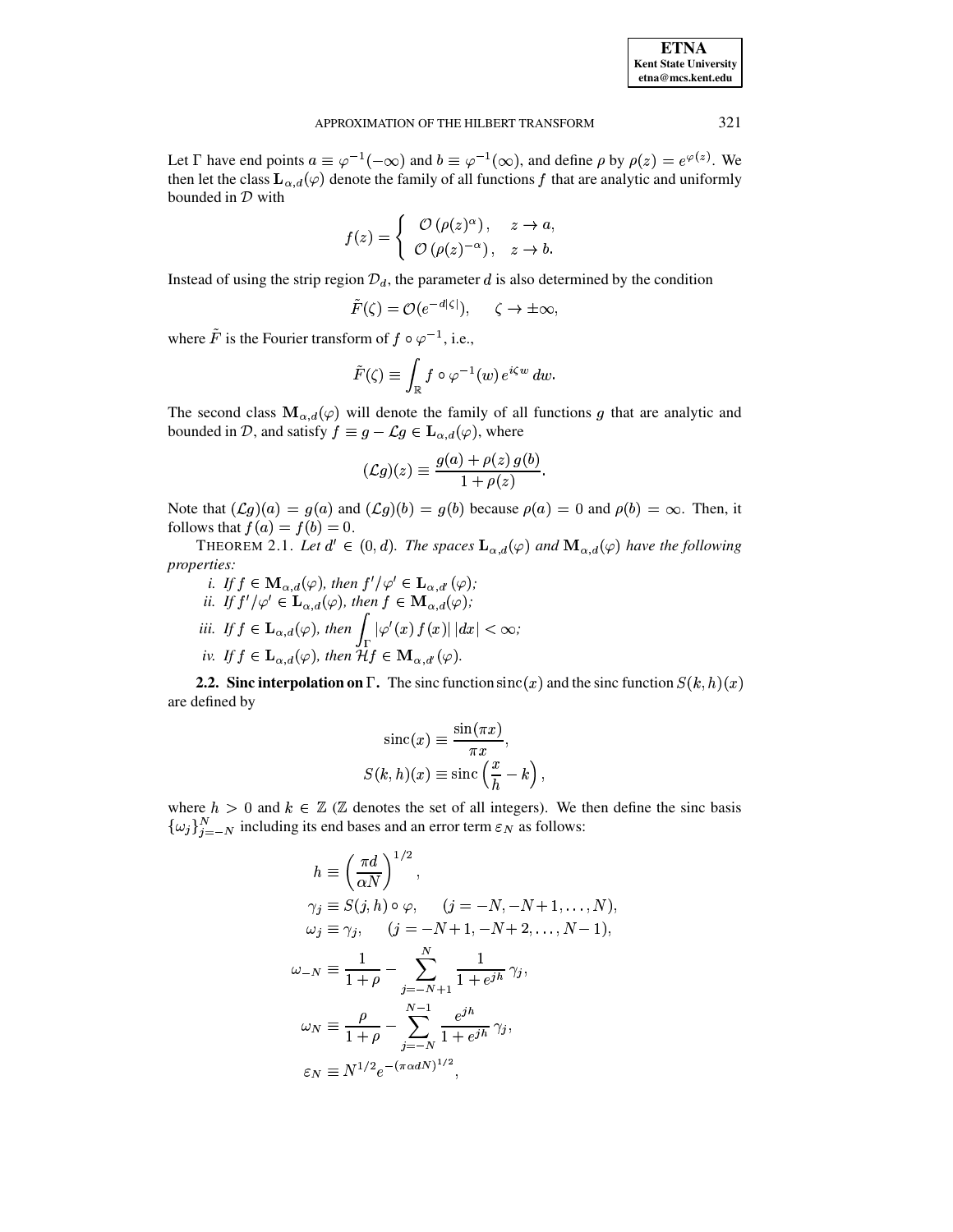where  $\alpha$  and d are positive numbers used in Section 2.1.

We let  $w$  denote the row vector of basis functions

$$
\boldsymbol{w}(z)\equiv\left(\omega_{-N}(z),\omega_{-N+1}(z),\ldots,\omega_{N}(z)\right).
$$

We then also define the sinc points on  $\Gamma$  by  $z_j \equiv \varphi^{-1}(jh)$   $(j = -N, -N + 1, ..., N)$ , where  $h$  is as above. Given a function  $u$  defined on  $\Gamma$ , we define a diagonal matrix  $D$  and an operator V by

$$
D(u) \equiv \text{diag}[u(z_{-N}), u(z_{-N+1}), \dots, u(z_N)],
$$
  
\n
$$
Vu \equiv (u(z_{-N}), u(z_{-N+1}), \dots, u(z_N))^T.
$$

We also define a norm by

$$
||f|| \equiv \sup_{z \in \Gamma} |f(z)|.
$$

For sinc interpolation, we have the following theorem.

THEOREM 2.2. If  $f \in M_{\alpha,d}(\varphi)$ , then there exists a constant C, independent of N, such that

$$
||f - \boldsymbol{w} \,\mathrm{V} f|| < C \,\varepsilon_N.
$$

**2.3. Sinc collocation on**  $\Gamma$ . While sinc interpolation, as implied above, requires the exact values of the interpolated function at the sinc points, sinc methods also have methods of approximating calculus operations on a function, which yield the results by approximate values at the sinc points. We then consider here the interpolation for the case in which the given values are approximate ones.

THEOREM 2.3. If  $f \in M_{\alpha,d}(\varphi)$ , and  $\mathbf{c} \equiv (c_{-N}, c_{-N+1}, \dots, c_N)^T$  is a complex vector of order  $m \equiv 2N + 1$  such that

$$
\left(\sum_{j=-N}^{N} |f(z_j) - c_j|^2\right)^{1/2} < \delta, \quad \text{ for } \delta > 0,
$$

then

$$
||f - \boldsymbol{w} \, \boldsymbol{c}|| < C \varepsilon_N + \delta.
$$

When we compute an approximation  $c$  to  $Vf$  via sinc methods, then the error of this approximation is at most  $N^{\beta} \varepsilon_N$  with  $\beta$  a small positive number. The above error bound on  $f - w c$  thus shows that the uniform error on  $\Gamma$  in our approximation of f by w c is at most twice as large as the error of approximation at the sinc points, i.e., of  $Vf$  by  $c$ .

**2.4.** Sinc indefinite integration on  $\Gamma$ . Let numbers  $\sigma_k$  and  $e_k$  be defined by

$$
\sigma_k = \int_0^k \operatorname{sinc}(x) dx, \quad k \in \mathbb{Z},
$$
  

$$
e_k = 1/2 + \sigma_k,
$$

322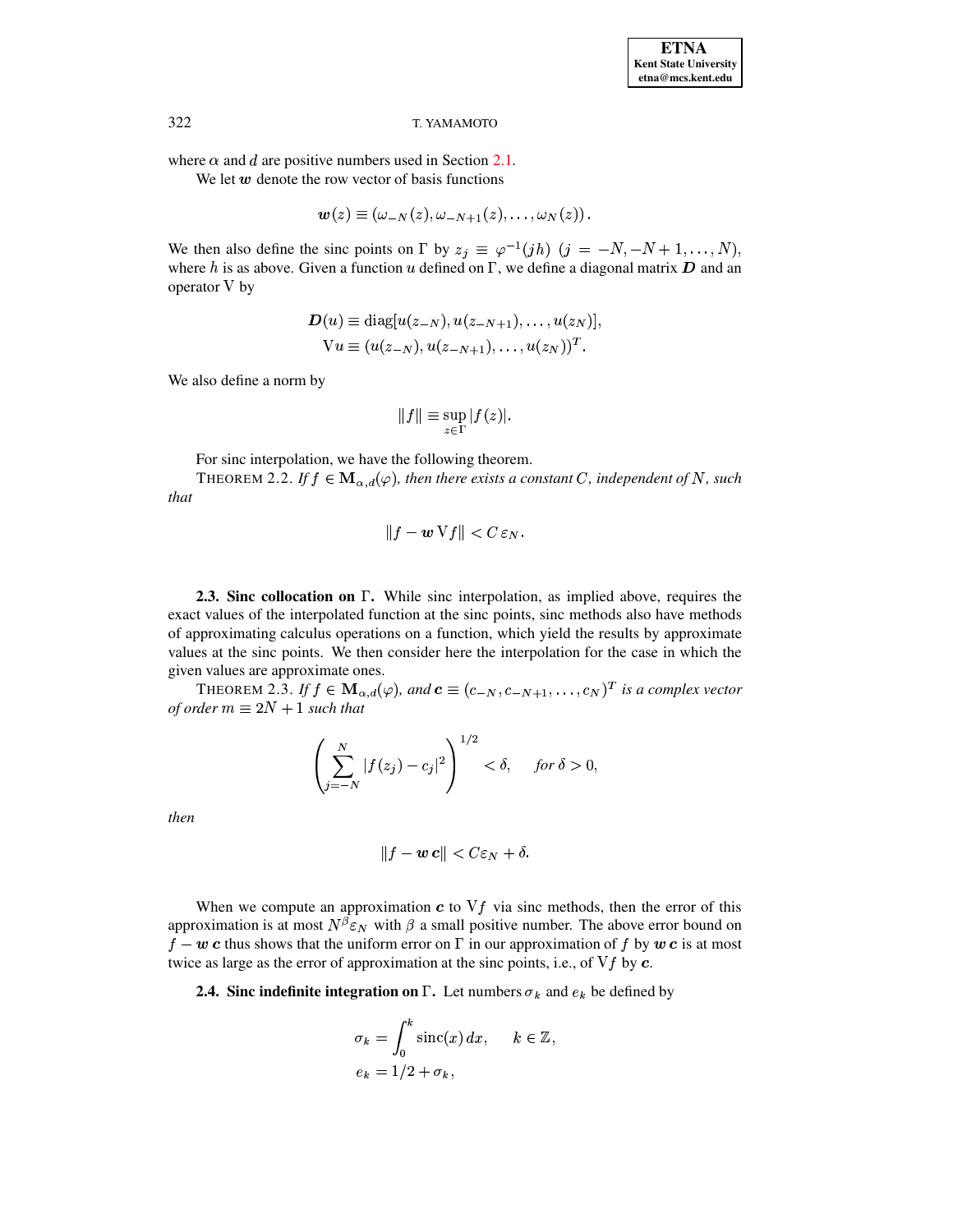| <b>ETNA</b>                  |
|------------------------------|
| <b>Kent State University</b> |
| etna@mcs.kent.edu            |

#### APPROXIMATION OF THE HILBERT TRANSFORM

and then define a *Toeplitz* matrix  $\mathbf{I}^{(-1)} = [e_{i-j}]$  with  $e_{i-j}$  denoting the  $(i, j)$ <sup>th</sup> element of  $\mathbf{I}^{(-1)}$ . We furthermore define operators  $\mathcal{J}^+, \mathcal{J}^-, \mathcal{J}_m^+$  and  $\mathcal{J}_m^-$ , and matrices  $\mathbf{A}^+$  and follows:

$$
(\mathcal{J}^+ f)(x) \equiv \int_a^x f(t) dt,
$$
  

$$
(\mathcal{J}^- f)(x) \equiv \int_x^b f(t) dt,
$$
  

$$
(\mathcal{J}_m^+ f)(x) \equiv \mathbf{w}(x) \mathbf{A}^+ \mathbf{V} f, \qquad \mathbf{A}^+ \equiv h \mathbf{I}^{(-1)} \mathbf{D} (1/\varphi'),
$$
  

$$
(\mathcal{J}_m^- f)(x) \equiv \mathbf{w}(x) \mathbf{A}^- \mathbf{V} f, \qquad \mathbf{A}^- \equiv h \left( \mathbf{I}^{(-1)} \right)^T \mathbf{D} (1/\varphi'),
$$

where the dependence of  $\mathcal{J}_m^{\pm}$  on *m* is through the dependence of  $A^{\pm}$ , V and *w* on  $m \equiv 2N+1$ . We then have the following theorem.

THEOREM 2.4. If  $f/\varphi' \in \mathbf{L}_{\alpha,d}(\varphi)$ , then, for all  $N > 1$ ,

$$
\|\mathcal{J}^+f - \mathcal{J}_m^+f\| = \mathcal{O}(\varepsilon_N),
$$
  

$$
\|\mathcal{J}^-f - \mathcal{J}_m^-f\| = \mathcal{O}(\varepsilon_N).
$$

<span id="page-3-0"></span>**2.5. Sinc convolution on**  $(a, b) \subset \mathbb{R}$ . The methods of this section are derived in [3, §4.6]. They enable us to approximate two model integrals which are given by

$$
p(x) = \int_a^x f(x - t) g(t) dt,
$$
  

$$
q(x) = \int_x^b f(t - x) g(t) dt,
$$

where  $x \in (a, b)$ . The sum of these two integrals constructs the definite convolution

$$
p(x) + q(x) = \int_{a}^{b} f(|x - t|) g(t) dt.
$$

Also, if f is odd, the difference of these two integrals constructs another definite convolution

$$
q(x) - p(x) = \int_a^b f(t - x) g(t) dt
$$

We first define the "variant" Laplace transform of  $f$  by

$$
\mathcal{F}(s) = \int_E f(t) e^{-t/s} dt
$$

where E is any subset of R such that  $E \supseteq (0, b - a)$  and  $\Re s > 0$ . It may then be shown that

$$
p = \mathcal{F}(\mathcal{J}^+)g
$$
, and also  $q = \mathcal{F}(\mathcal{J}^-)g$ .

<span id="page-3-1"></span>THEOREM 2.5. Under suitable conditions, e.g., that the integrals p and q should belong to  $\mathbf{M}_{\alpha,d}(\varphi)$ , we have

$$
||p - \mathcal{F}(\mathcal{J}_m^+)g|| = \mathcal{O}(\varepsilon_N),
$$
  

$$
||q - \mathcal{F}(\mathcal{J}_m^-)g|| = \mathcal{O}(\varepsilon_N).
$$

323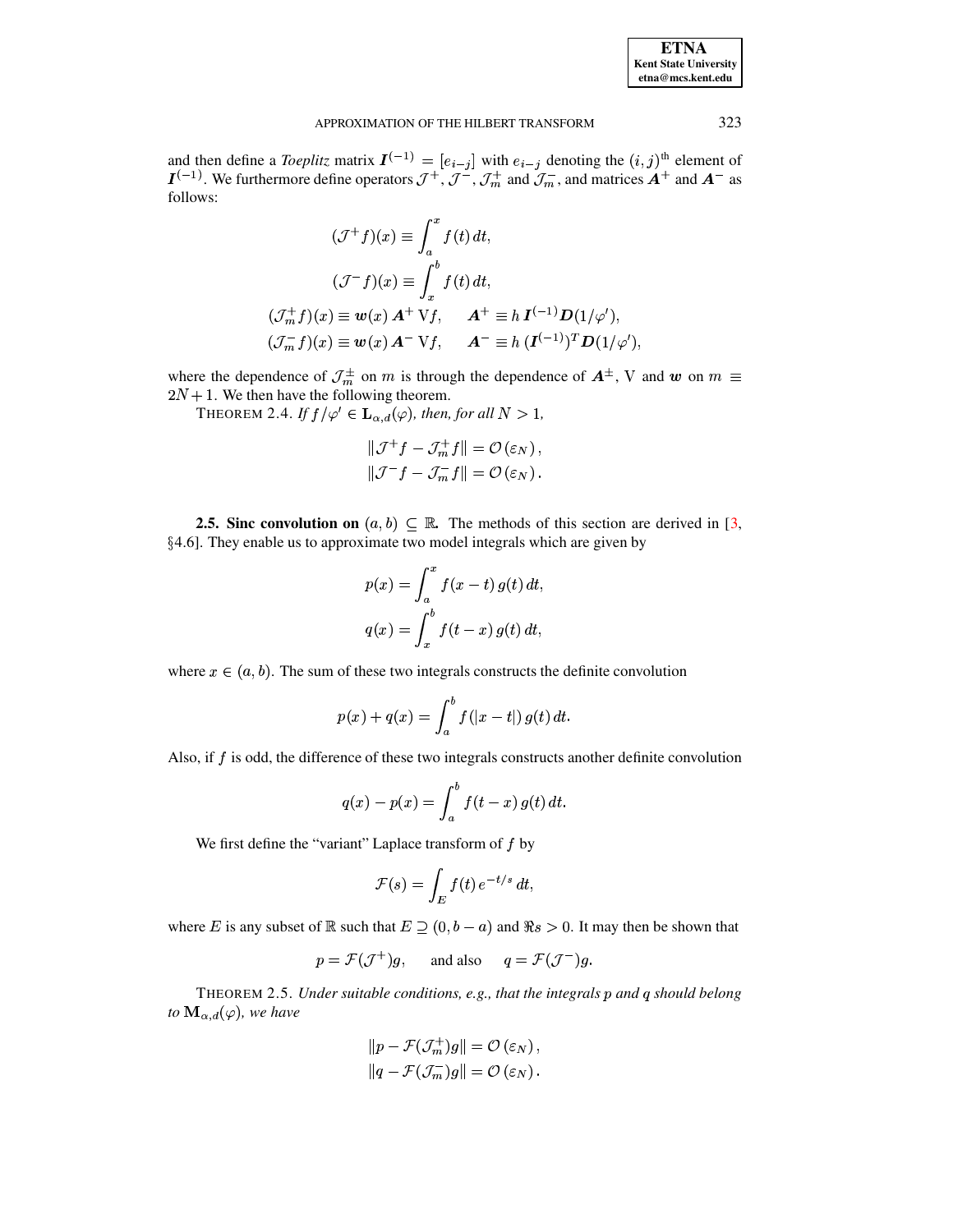We may note here that these approximations can now be evaluated as follows. If  $A^+$  =  $X \Lambda X^{-1}$ , where  $\Lambda$  is a diagonal matrix of the eigenvalues of  $A^+$  and X is the corresponding matrix of eigenvectors, then

<span id="page-4-2"></span>
$$
p \approx \mathcal{F}(\mathcal{J}_m^+)g = \boldsymbol{w}\,\mathcal{F}(\boldsymbol{A}^+) \,\mathrm{V}g = \boldsymbol{w}\,\boldsymbol{X}\,\mathcal{F}(\boldsymbol{\Lambda})\,\boldsymbol{X}^{-1}\,\mathrm{V}g,
$$

and similarly for q. The matrix  $\mathcal{F}(\Lambda)$  is a diagonal matrix whose diagonal components are the eigenvalues corresponding to  $\Lambda$ .

<span id="page-4-0"></span>3. The Hilbert transform via sinc convolution. In this section, we shall derive our novel collocation formula for approximating the Hilbert transform.

THEOREM 3.1. If  $\mathcal{H}g \in \mathbf{M}_{\alpha,d}$ , then

(3.1) 
$$
\left\| \mathcal{H}g - \frac{1}{\pi} (\log(\mathcal{J}_m^-) - \log(\mathcal{J}_m^+))g \right\| = \mathcal{O}(\varepsilon_N).
$$

*Proof.* Let  $\Gamma = (a, b) \subseteq \mathbb{R}$ . Consider the approximation of the integral

$$
H_{\varepsilon}(x)=\int_a^b f_{\varepsilon}(t-x)\,g(t)\,dt,
$$

where  $\varepsilon > 0$ , and  $f_{\varepsilon}$  is defined by

$$
f_{\varepsilon}(t) = \begin{cases} 0, & t \in (-\varepsilon, \varepsilon), \\ 1/t, & t \in (a, b) \setminus (-\varepsilon, \varepsilon) \end{cases}
$$

In this case, we obtain the "variant" Laplace transform of  $f_{\varepsilon}$  by

$$
\mathcal{F}_{\varepsilon}(s) \equiv \int_0^{\infty} f_{\varepsilon}(t) e^{-t/s} dt = \int_{\varepsilon}^{\infty} \frac{e^{-t/s}}{t} dt = E_1(\varepsilon/s),
$$

where

$$
E_1(z) = -\gamma - \log(z) - G(z)
$$

$$
G(z) = \sum_{n=1}^{\infty} \frac{(-1)^n z^n}{n \cdot n!}.
$$

The last equality above follows from the equations (5.1.1) and (5.1.11) in [1], and  $\gamma$  denotes Euler's constant.

By proceeding as outlined in Section  $2.5$ , we get

$$
H_{\varepsilon}(x) = \{ (\mathcal{F}_{\varepsilon}(\mathcal{J}^-) - \mathcal{F}_{\varepsilon}(\mathcal{J}^+))g\}(x),
$$

which is approximated by

$$
H_{\varepsilon}(x) \approx w(x) \left\{ \mathcal{F}_{\varepsilon}(A^{-}) - \mathcal{F}_{\varepsilon}(A^{+}) \right\} V g
$$
  
=  $w(x) \left\{ -\log(\varepsilon(A^{-})^{-1}) + \log(\varepsilon(A^{+})^{-1}) - G(\varepsilon(A^{-})^{-1}) + G(\varepsilon(A^{+})^{-1}) \right\} V g.$ 

By assumption, all eigenvalues of  $A^{\pm}$  lie in the open right half plane of the complex plain<sup>1</sup>, and therefore it follows that

$$
\lim_{\varepsilon \to 0+} \{-\log(\varepsilon(\mathbf{A}^-)^{-1}) + \log(\varepsilon(\mathbf{A}^+)^{-1})\} = \log(\mathbf{A}^-) - \log(\mathbf{A}^+),
$$

<span id="page-4-1"></span><sup>&</sup>lt;sup>1</sup>A conjecture of F. Stenger. To date, it has been shown true up to order  $m = 1024$  by direct computation.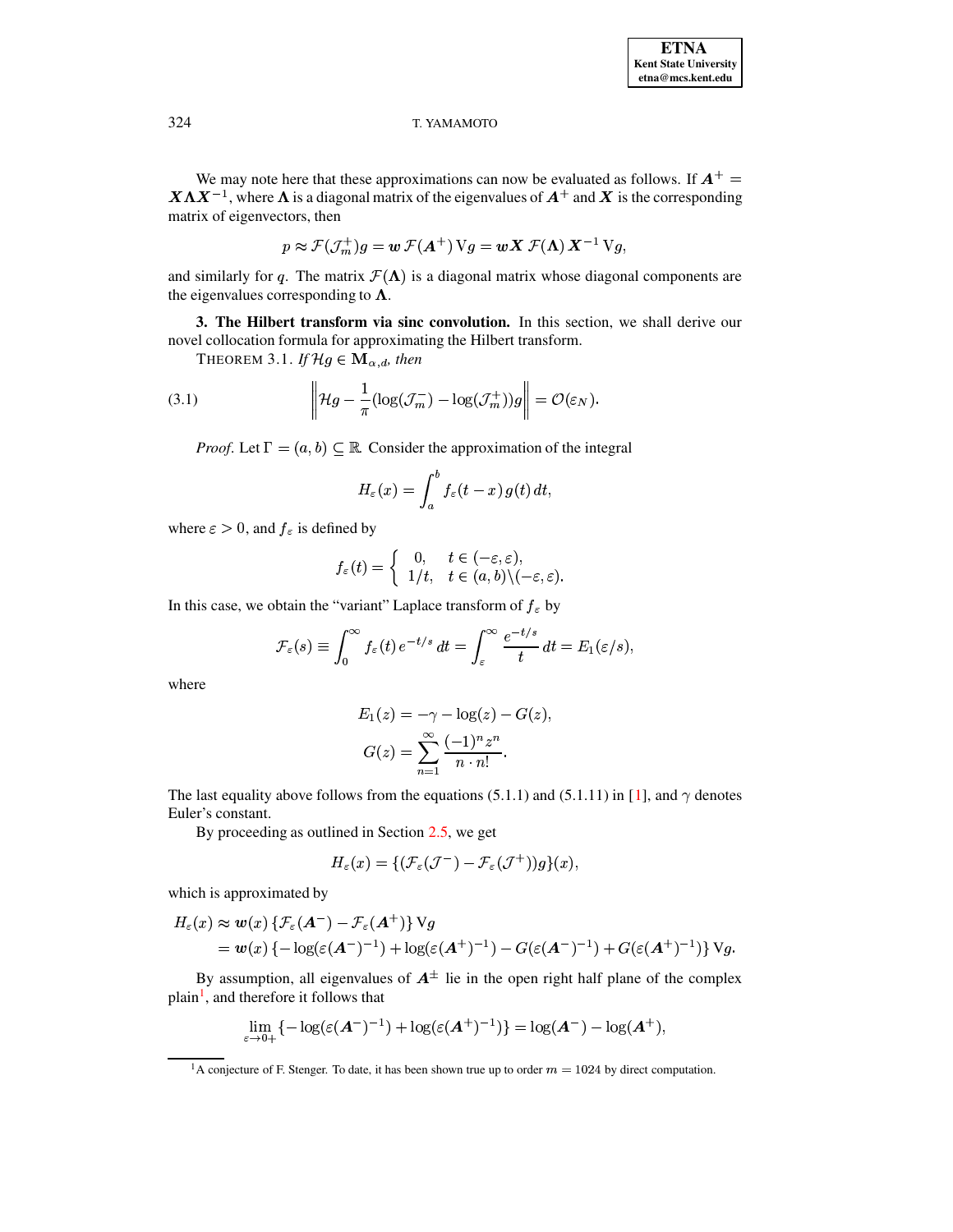and also

$$
\lim_{\varepsilon\to 0+}\{-G(\varepsilon(\boldsymbol{A}^-)^{-1})+G(\varepsilon(\boldsymbol{A}^+)^{-1})\}=0.
$$

We thus get our approximation of the Hilbert transform

$$
(\mathcal{H}g)(x) = \frac{1}{\pi} \lim_{\varepsilon \to 0+} H_{\varepsilon}(x) \approx \frac{1}{\pi} \{ (\log(\mathcal{J}_m^-) - \log(\mathcal{J}_m^+)) g \}(x).
$$

<span id="page-5-0"></span>From Theorem 2.5, we obtain  $(3.1)$ .  $\Box$ 

**4. Some examples.** In this section, we show some illustrative examples of approximation of the Hilbert transform by the use of our novel formula  $(3.1)$  which are implemented in MATLAB version 7.0.

<span id="page-5-1"></span>Fig. 4.1–4.8 show the shapes of the results of the following examples. We set  $N =$ 20, and calculated the approximate values on the set of points that uniformly divides the interval of each figure into  $2N + 1$ . The interval  $\Gamma$  was set to be  $(0, 1), (-1, 1), (0, \infty)$ , or  $(-\infty, \infty)$ . For  $(0, \infty)$  and  $(-\infty, \infty)$ , we chose  $(0, \pi)$  and  $(-\pi, \pi)$  for the interval of figures, respectively.

EXAMPLE 4.1.  $\Gamma = (0, 1), h = 4/\sqrt{N}, \varphi(x) = \log(x/(1-x)),$  $g(t) = 1$ , and  $(\mathcal{H}g)(x) = \frac{1}{\pi} \log \left( \frac{1-x}{x} \right)$ .

<span id="page-5-2"></span>EXAMPLE 4.2.  $\Gamma = (0, 1), h = 4/\sqrt{N}, \varphi(x) = \log(x/(1-x)).$ 

$$
g(t) = t(1-t), \quad \text{and} \quad (\mathcal{H}g)(x) = \frac{x-x^2}{\pi} \log\left(\frac{1-x}{x}\right) - \frac{x}{\pi} + \frac{1}{2\pi}
$$

<span id="page-5-3"></span>EXAMPLE 4.3.  $\Gamma = (-1, 1), h = 4/\sqrt{N}, \varphi(x) = \log((x+1)/(1-x)).$  $g(t) = \sqrt{1 - t^2}$ , and  $(\mathcal{H}g)(x) = -x$ .

<span id="page-5-4"></span>EXAMPLE 4.4.  $\Gamma = (0, \infty)$ ,  $h = 4/\sqrt{N}$ ,  $\varphi(x) = \log(x)$ ,  $g(t) = \frac{1}{1+t}$ , and  $(\mathcal{H}g)(x) = \frac{1}{\pi(1+x)} \log \frac{1}{x}$ .

<span id="page-5-5"></span>EXAMPLE 4.5.  $\Gamma = (-\infty, \infty)$ ,  $h = 3/\sqrt{N}$ ,  $\varphi(x) = x$ .  $g(t) = \cos t$ , and  $(\mathcal{H}g)(x) = -\sin x$ .

<span id="page-5-6"></span>EXAMPLE 4.6.  $\Gamma = (-\infty, \infty)$ ,  $h = 2/\sqrt{N}$ ,  $\varphi(x) = x$ ,  $g(t) = \frac{1}{1+t^2}$ , and  $(\mathcal{H}g)(x) = \frac{-x}{1+x^2}$ .

<span id="page-5-7"></span>EXAMPLE 4.7.  $\Gamma = (-\infty, \infty)$ ,

$$
g(t) = \frac{1-t}{1+t^2}
$$
, and  $(\mathcal{H}g)(x) = \frac{1-x}{1+x^2}$ .

In the last example,  $g(t)$  and  $(\mathcal{H}g)(x)$  slowly converge to zero at  $t = \pm \infty$  and  $x = \pm \infty$ , respectively. Hence, as seen in Fig. 4.7, in which  $h = 4/\sqrt{N}$  and  $\varphi(x) = x$ , we could not obtain an accurate approximation with the identity map. In Fig. 4.8, in which  $h = 2/\sqrt{N}$ and  $\varphi(x) = \log(x + \sqrt{1 + x^2})$ , instead of the identity map, we adopted a double exponential transformation, and then obtained a good result.

325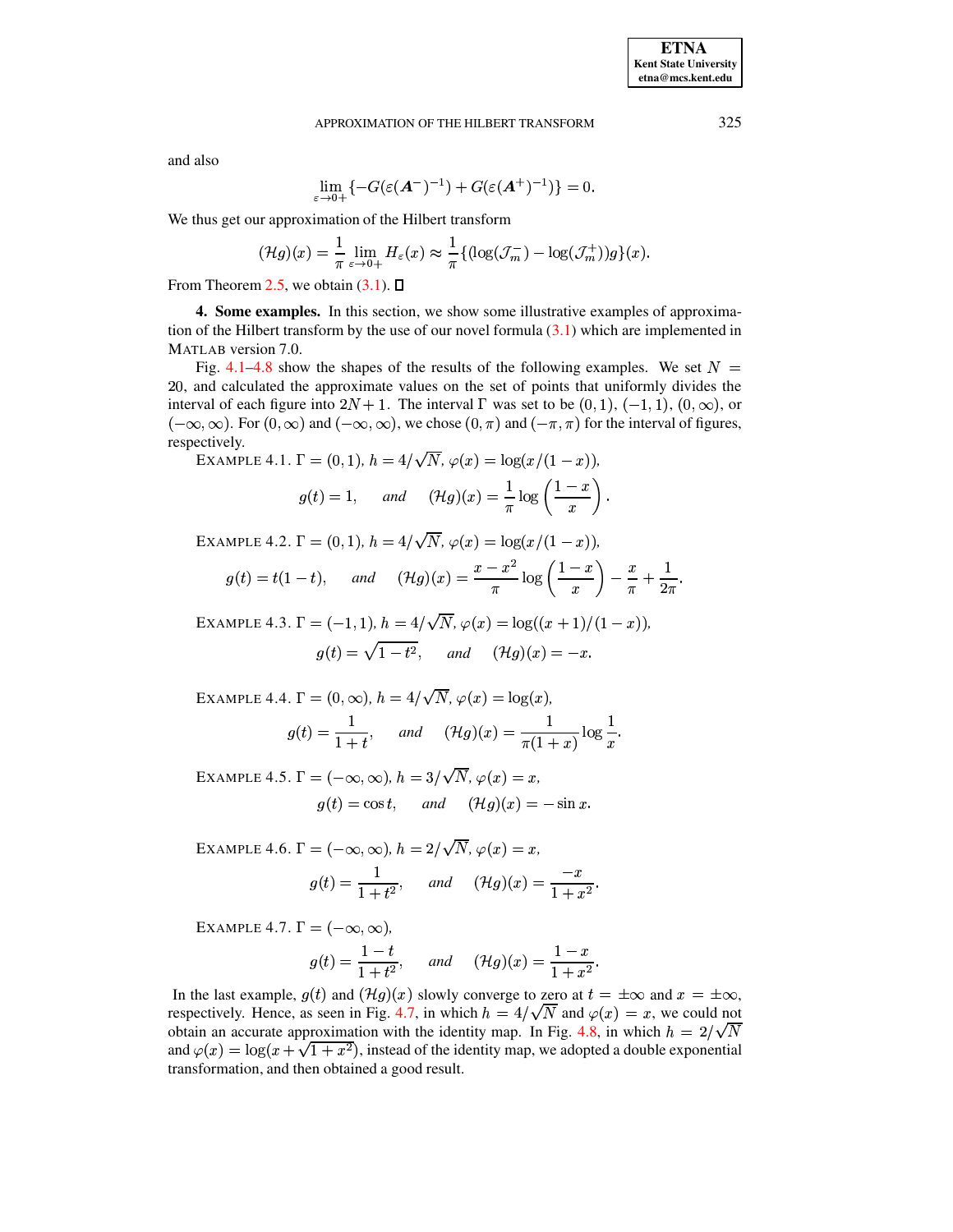

<span id="page-6-4"></span>FIG. 4.1. *Example* [4.1](#page-5-1)*.*





**5. Conclusion.** In this paper, we proposed a novel method of approximating the Hilbert transform. This method is applicable to the Hilbert transform over any subinterval of  $\mathbb R$ . In this method, the Hilbert transform is evaluated at the discrete points that other sinc numerical methods exploit, without dividing the interval by a singular point. Therefore, this approximation of the Hilbert transform is easily combined with other sinc numerical methods. Also, using double exponential transformations, we can obtain an accurate approximation even if the Hilbert transform has an algebraic convergence rate at end points.

### REFERENCES

- <span id="page-6-3"></span>[1] M. ABRAMOWITZ AND I. A. STEGUN, eds., *Handbook of Mathematical Functions*, National Bureau of Standards, Washington, D.C., tenth printing, 1972.
- <span id="page-6-1"></span>[2] M. A. KOWALSKI, K. A. SIKORSKI, AND F. STENGER, *Selected Topics in Approximation and Computation*, Oxford University Press, New York, NY, 1995.
- <span id="page-6-0"></span>[3] F. STENGER, *Numerical Methods Based on Sinc and Analytic Functions*, Springer-Verlag, New York, NY, 1993.
- <span id="page-6-2"></span>[4] , *Summary of sinc numerical methods*, J. Comput. Appl. Math., 121 (2000), pp. 379–420.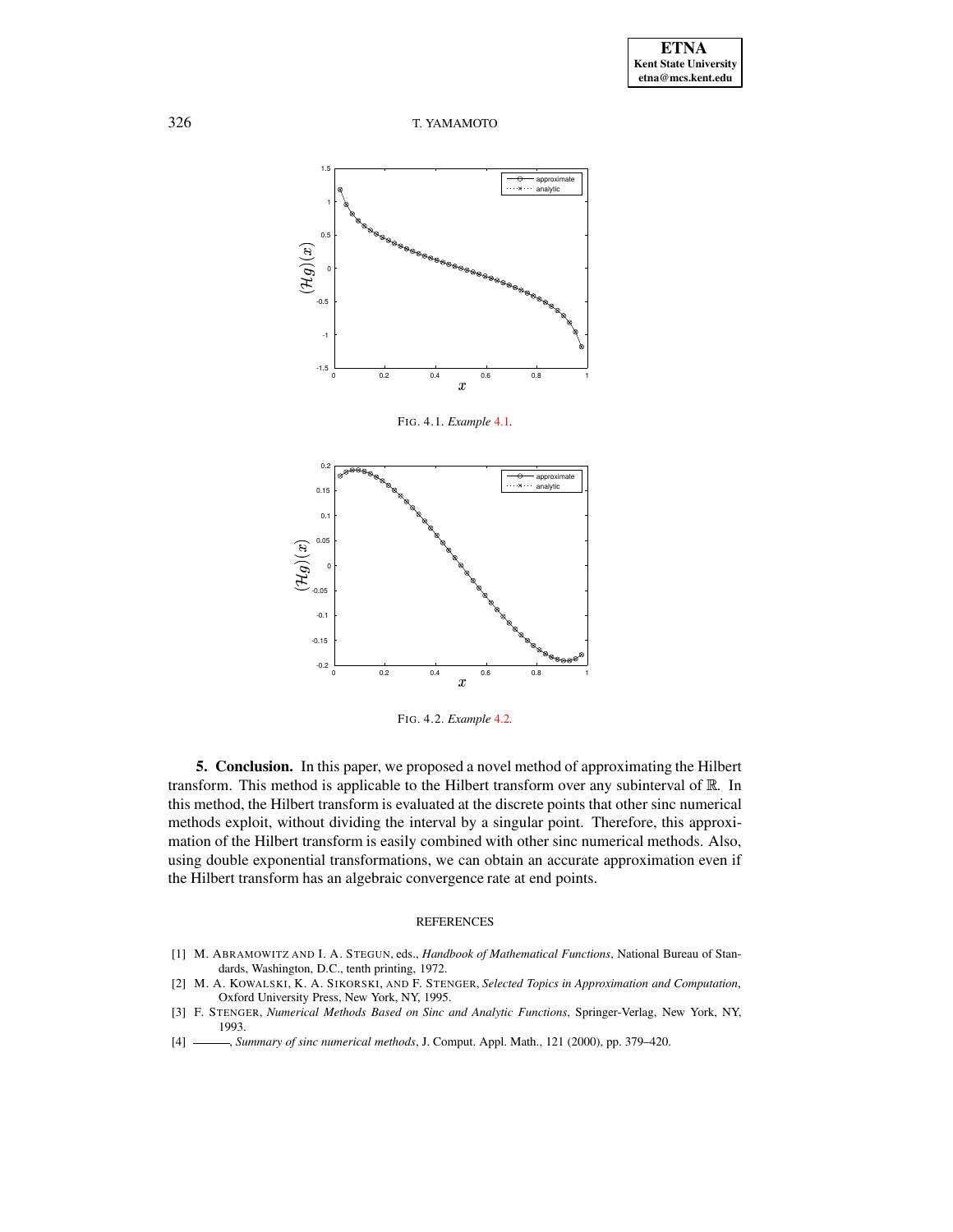# APPROXIMATION OF THE HILBERT TRANSFORM 327



FIG. 4.3. *Example* [4.3](#page-5-3)*.*



FIG. 4.4. *Example* [4.4](#page-5-4)*.*



FIG. 4.5. *Example* [4.5](#page-5-5)*.*